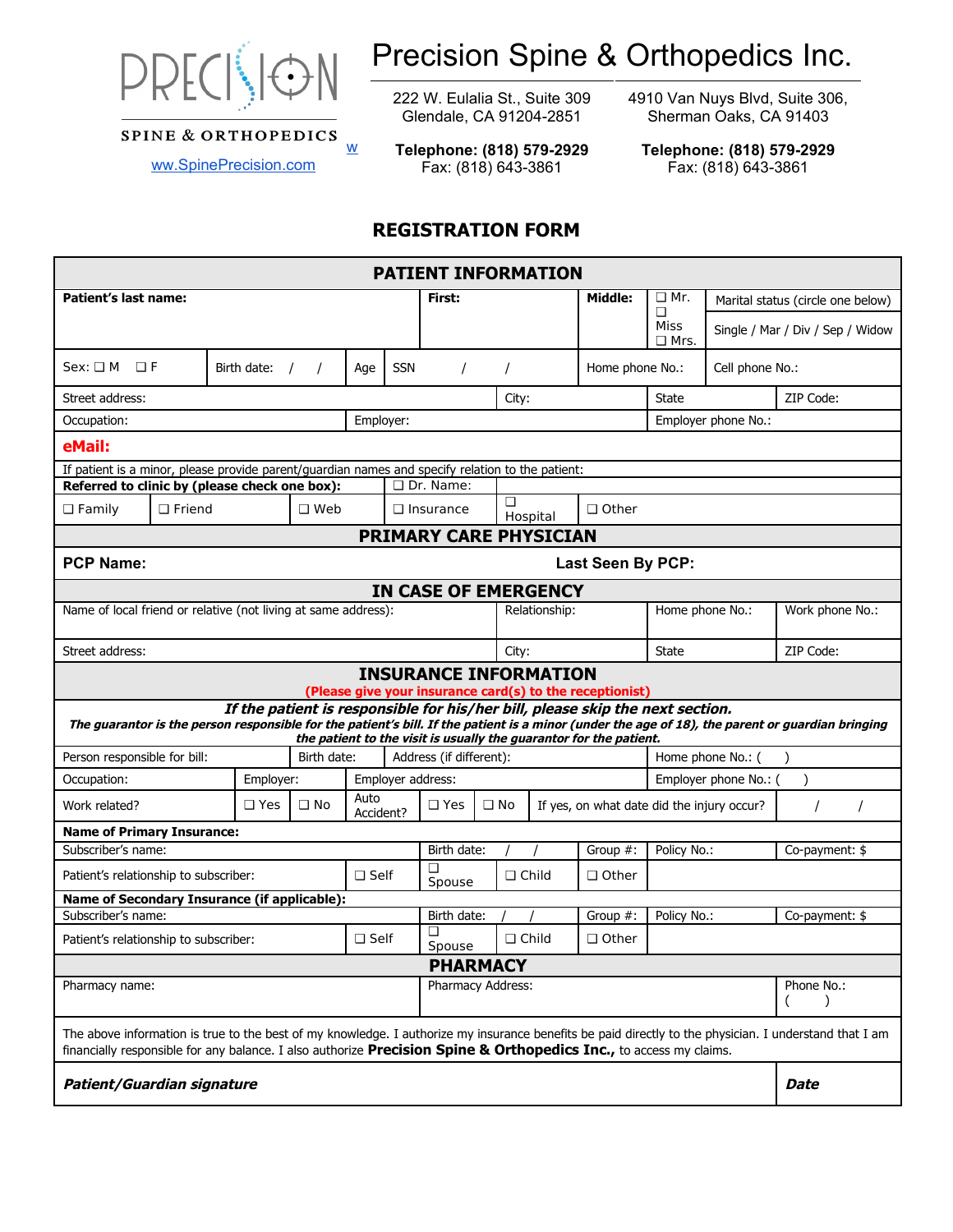

**SPINE & ORTHOPEDICS** 

Precision Spine & Orthopedics Inc.

222 W. Eulalia St., Suite 309 Glendale, CA 91204-2851

**Telephone: (818) 579-2929** Fax: (818) 643-3861

w

4910 Van Nuys Blvd, Suite 306, Sherman Oaks, CA 91403

**Telephone: (818) 579-2929** Fax: (818) 643-3861

## **Financial & Payment Policy**

Thank you for choosing us as your health provider. We believe that good care for you and your family starts with good communication, and we have created this policy to help our patients understand their financial responsibilities. If at any time you have questions, please ask us. Please sign below after reading this policy. A copy will be provided to you upon request.

- **1. Payment for service.** Payment is due at the time of service unless other arrangements have been made. We gladly accept most major credit cards including Amex, Visa, MasterCard, Discover, and personal checks or cash. Ask us about other financial arrangements available. **ALL IN-OFFICE MEDICAL SUPPLY SALES ARE FINAL AND NON-REFUNDABLE.**
- **2. Insurance Coverage.** We participate in most major insurance plans. If you are not insured by a plan that we are a provider for, payment in full is expected at each visit. If you are insured by a plan we do business with, but don't have an up-to-date insurance card, payment in full for each visit is required until we can verify your coverage. Knowing your insurance benefits is your responsibility. Please contact your insurance company with any questions you may have regarding your coverage.
	- **a. Proof of insurance.** All patients must complete our patient information form before seeing the doctor. To confirm your insurance eligibility, please provide us with a copy of your driver's license and current valid insurance. If you fail to provide us with the correct insurance information in a timely manner, you may be responsible for the balance of the claim.
	- **b. Coverage changes.** If your insurance changes, please notify us immediately so we can make the appropriate changes to help you receive your maximum benefits. If your insurance company does not pay your claim in **45 days**, the balance may automatically be billed to you.
- **3. Out-of-Pocket Responsibility**: In some cases, our fees may be adjusted based on whether we participate in or accept insurance or government program payments, allowances, or limitations. But, if we present a charge to you, it means that we have taken any such adjustment into account and that you must still pay the amount remaining. If you are reimbursed directly by a program for the cost of your care, you must still pay our charges promptly, whether or not you have received that reimbursement. If you do not agree with patient responsibility amounts or reimbursement amounts set by your insurance or government program, this is a matter between you and that program. We are happy to provide you with factual information about your care and billing to help you discuss this with them, but we still require you to promptly pay the entire charge we present to you, even if your issue with the program is not resolved.
	- **a. Copayments and deductibles.** All copayments and deductibles must be paid at the time of service. This arrangement is part of your contract with your insurance company. Failure on our part to collect copayments and deductibles from patients can be considered fraud. Please help us in upholding the law by paying your co-payment at each visit.
	- **b. Non-covered services.** Please be aware that some--and perhaps all--of the services you receive may be non-covered or not considered reasonable or necessary by your insurance plan. You must pay for these services in full at the time of visit.
- **4. Claims submission.** As courtesy to you, we will submit your claims and assist you in any way we reasonably can to help get your claims paid. Your insurance company may need you to supply certain information directly. It is your responsibility to comply with their request. Please be aware that the balance of your claim is your responsibility whether or not your insurance company pays your claim. Your insurance benefit is a contract between you and your insurance company; we are not party to that contract.
- **5. Nonpayment.** If your account is over **60 days** past due, you will receive a letter from us or our agents stating that you have to pay your account in full. Partial payments will not be accepted unless otherwise negotiated. Please be aware that if a balance remains unpaid, we may refer your account to a collection agency and you and your immediate family members may be discharged from this practice. If this is to occur, you will be notified by regular and certified mail that you have **30 days** to find alternative medical care. During that **30-day period**, your doctor will only be able to treat you on an emergency basis.
- **6. Missed appointments.** Our policy is to charge a fee equal to **\$50 for missed appointments** NOT canceled or rescheduled prior to 48 hours of your scheduled appointment. This will allow more availability for patients who desire to be seen. These charges will be your responsibility and billed directly to you. Please help us to serve you better by keeping your regularly scheduled appointment.
- **7. Returned Checks.** All returned checks will be subject to an external collection service and a **collection fee of \$25**. In addition, to cover the cost for returned checks, you will be charged an **administrative fee of \$25** (which includes the bank penalty charges incurred) and the cost of certified mailing in the addition to the amount of your returned check amount.

Our practice is committed to providing the best treatment to our patients. Our prices are representative of the usual and customary charges for our area. Thank you for understanding our payment policy. Please let us know if you have any questions or concerns.

**I have read the above. I fully understand and accept the terms and conditions set forth.**

Signature of patient or responsible person: Print Patient Name: <br>
Date: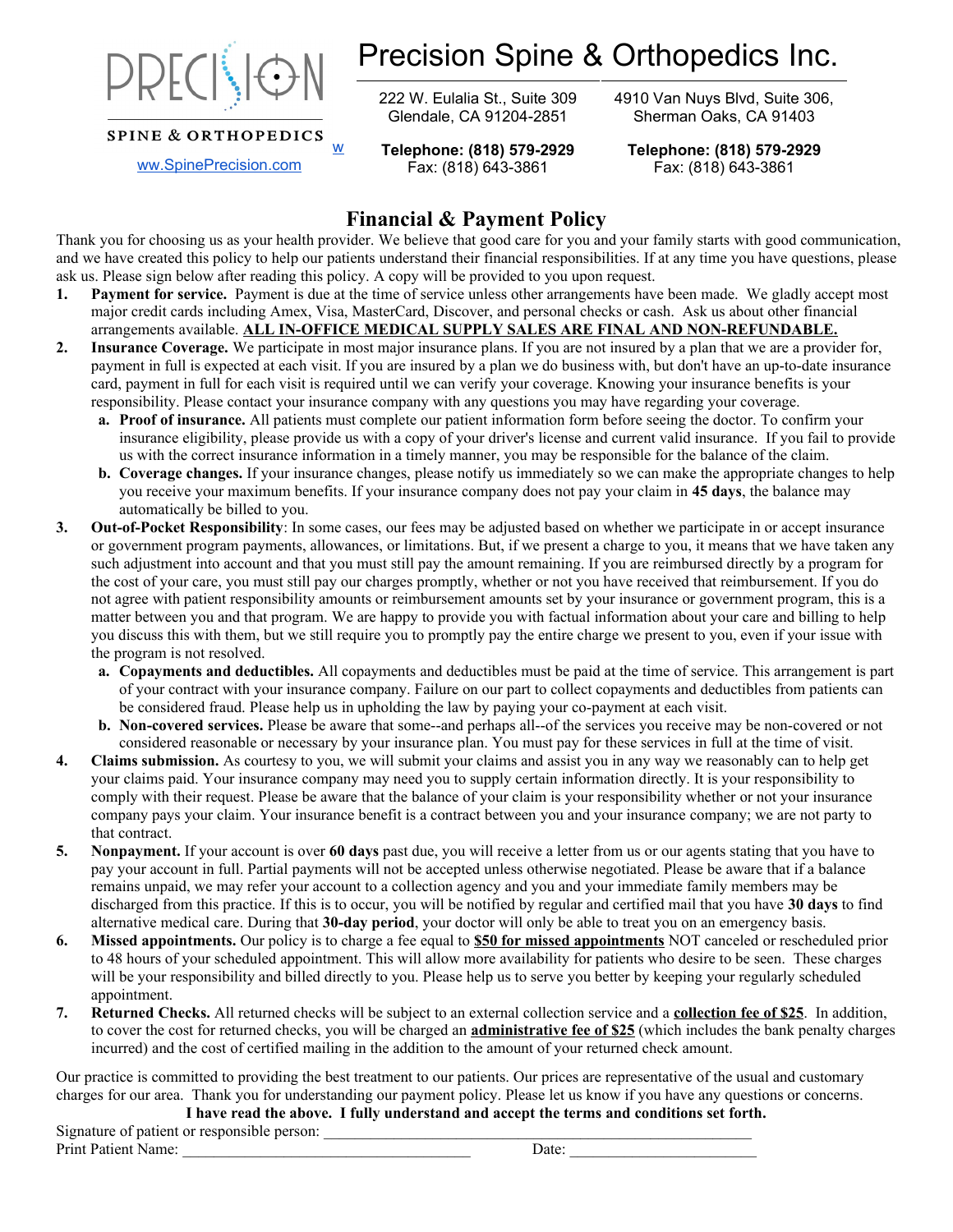

**SPINE & ORTHOPEDICS** 

## Precision Spine & Orthopedics Inc.

222 W. Eulalia St., Suite 309 Glendale, CA 91204-2851

**Telephone: (818) 579-2929** Fax: (818) 643-3861

4910 Van Nuys Blvd, Suite 306, Sherman Oaks, CA 91403

**Telephone: (818) 579-2929** Fax: (818) 643-3861

## **HIPAA - Use & Disclosure of Protected Health Information**

#### **Patient Authorization & Acknowledgement of Receipt**

**Authorization for the disclosure of Protected Health Information (PHI) for Treatment, Payment, or Healthcare Operations (164.508 (a)).**

I, the undersigned, understand that as part of my health care, **Precision Spine & Orthopedics Inc.,** originates and maintains health records describing my health history, symptoms, examination and test results, diagnosis, treatment and any plans for future care of treatment. I understand that this information serves as:

- A basis for planning my care and treatment;
- A means of communication among the health professionals who may contribute to my health care;
- A source of information for applying my diagnosis and surgical information to my bill;

w

- A means by which a third-party payer can verify that services billed were actually provided;
- A tool for routine healthcare operations such as assessing quality and reviewing the competence of health care professionals.

I have been provided with a copy of the Notice of Privacy Practices that provides a more complete description of information uses and disclosures.

#### **Patient Consent for Use & Disclosure of PHI**

#### **Consent to the use and disclosure of Protected Health Information (PHI) for Treatment, Payment, or Healthcare Operations (TPO) (164.506 (a))**

I understand that:

- I have the right to review the provider's Notice of Privacy Practices prior to signing this consent;
- The provider reserves the right to revise its Notice of Privacy Practices at any time and that prior to implementation will mail a copy of any revised notice to the address I have provided, if requested;
- I have the right to object to the use of my health information for directory purposes;
- I have the right to request restrictions as to how my protected health information may be used or disclosed to carry out treatment, payment, or health care operations and that the provider has already taken action in reliance thereon.

By signing below, I hereby give my consent to use and disclose my protected health information (PHI) to carry out treatment, payment and health care operations (TPO).

We may also use any of the following methods to send you appointment reminders, patient statements, surveys, occasional news,

- educational messages, and information related to insurance issues or your clinical care, including laboratory test results, etc:
	- **Mail** to home or other alternate location
	- **Telephone** cell phone, home or alternate number. (We may also leave a message on your voicemail)
	- **Text Messages** (standard text messaging rates may apply)
	- **Emails**

*I understand that I can withdraw my consent at any time.* 

**Signature: \_\_\_\_\_\_\_\_\_\_\_\_\_\_\_\_\_\_\_\_\_\_\_\_\_\_\_\_\_\_\_\_\_\_\_\_\_\_\_\_\_\_\_\_\_\_\_\_\_\_\_\_\_\_\_\_ Date: \_\_\_\_\_\_\_\_\_\_\_\_\_\_\_\_\_\_\_\_\_\_\_\_\_\_\_\_**

**Print Name: Print Name: Principle in the set of the set of the set of the set of the set of the set of the set of the set of the set of the set of the set of the set of the set of the set of the set of the set of the** 

#### *Complete below if not signed by the patient (please indicate relationship)*

Name: \_\_\_\_\_\_\_\_\_\_\_\_\_\_\_\_\_\_\_\_\_\_\_\_\_\_\_\_\_\_\_\_\_\_\_\_\_\_\_\_\_\_\_\_\_\_\_\_\_\_\_\_\_\_\_\_\_ Relationship: \_\_\_\_\_\_\_\_\_\_\_\_\_\_\_\_\_\_\_\_\_\_\_\_\_

Address: \_\_\_\_\_\_\_\_\_\_\_\_\_\_\_\_\_\_\_\_\_\_\_\_\_\_\_\_\_\_\_\_\_\_\_\_\_\_\_\_\_\_\_\_\_\_\_\_\_\_\_\_\_\_\_\_\_\_\_\_\_\_\_\_\_\_\_\_\_\_\_\_\_\_\_\_\_\_\_\_\_\_\_\_\_\_\_\_\_\_\_\_

#### **For Office Use Only**

| We attempted to obtain written acknowledgement of receipt of our Notice of Privacy Practices, but it could not be obtained because: |
|-------------------------------------------------------------------------------------------------------------------------------------|
| $\Box$ Individual refused to sign                                                                                                   |
| $\Box$ Communication barriers prohibited obtaining the acknowledgement                                                              |
| $\Box$ An emergency situation prevented us from obtaining acknowledgement                                                           |
| $\Box$ Other (please specify):                                                                                                      |